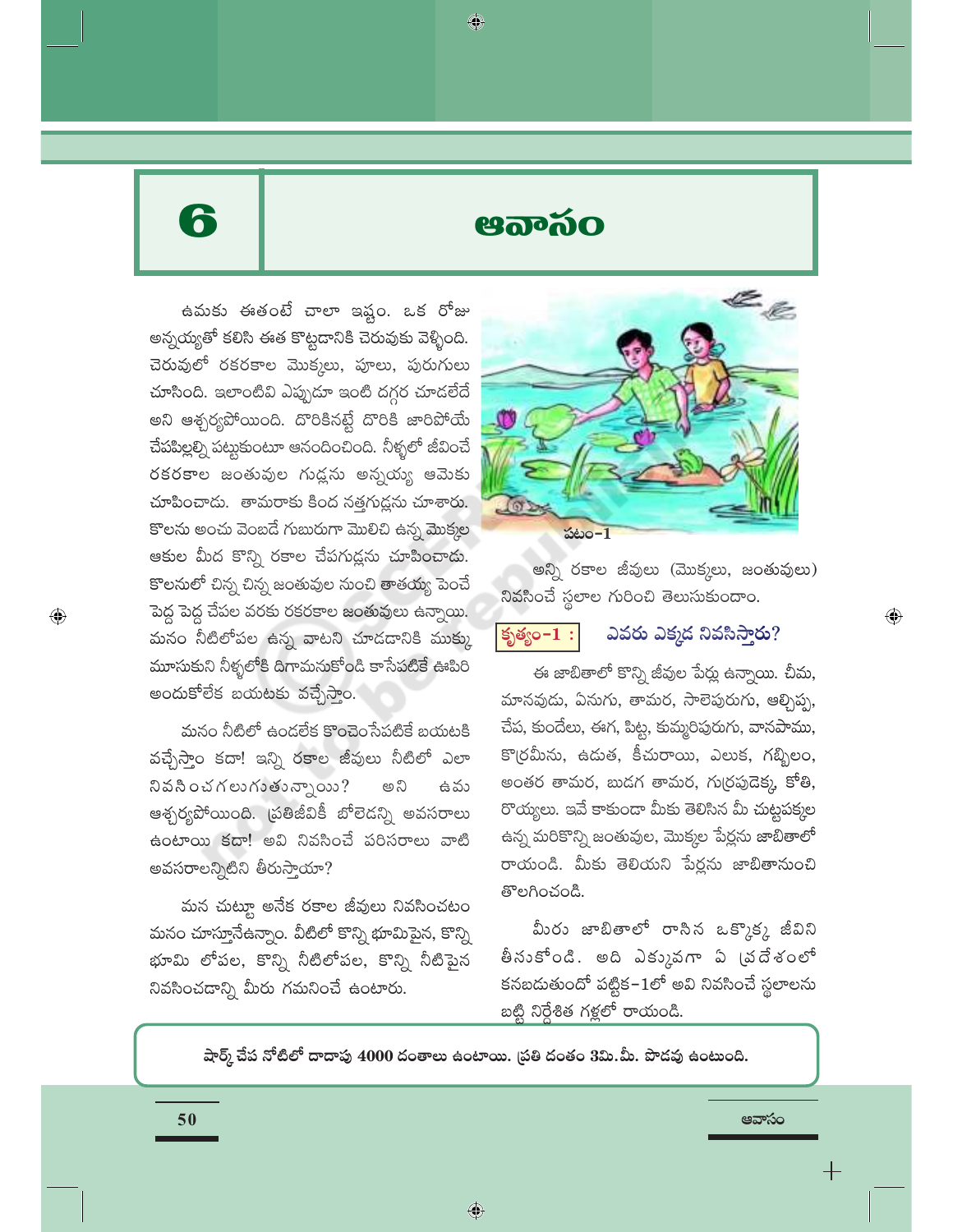$\bigoplus$ 

| . .<br>om. | $\sim$ |  |
|------------|--------|--|

| భూమిలోపల | భూమిపైన | నీటిలోపల / నీటిపైన | వేరే ఇతర్నపాంతాలు         |
|----------|---------|--------------------|---------------------------|
| పాము     | పాము    | పాము               |                           |
| వానపాము  |         |                    |                           |
|          | ಪಿಲ್ಲಿ  |                    |                           |
|          |         | తామర               |                           |
|          |         |                    | పిట్ట (ఇంట్లో, చెట్టుపైన) |
|          |         |                    |                           |

ఒకే జంతువు పేరు ఒకటి కంటె ఎక్కువ గళ్లలో రాయవచ్చు. ఒకవేళ 'వేరే ఇతర [పాంతాలు' అనే గడిలో జీవి పేరు రాస్తే అది ఎక్కడ నివసిస్తుందో ఆ (పదేశం పేరు రాయాలి.

మీ కోసం పట్టికలో కొన్ని ఉదాహరణలున్నాయి.

- $\bullet$  'వేరే ఇతర (పాంతాలు' అనే గడిలో ఎన్ని జీవులు ఉన్నాయి? వాటిని అందులో ఎందుకు చేర్చారు?
- $\bullet$  కప్పను ఏ గడిలో చేరుస్తారు?

 $\bigoplus$ 

వేరు వేరు రకాల జంతువులు వేరు వేరు (పదేశాలలో నివసిస్తుంటాయని చూశాంకదా! ఒక్కొక్కప్పుడు రకరకాల జంతువులు ఒకే (పదేశంలో నివసిస్తాయి. ద్రతి జీవికి అవసరాలు వేరు వేరుగా ఉంటాయి. జీవులన్నీ ఎక్కువగా తమ అవసరాలు తీర్చే స్థలంలో అంటే తగినంత ఆహారం లభించే స్థలంలో, నివాసం లభించే స్థలంలో జీవించడానికి అనుకూలమైన పరిస్థితులు ఉన్న చోట ఉంటాయి.

జీవులన్నీ ఆహారం, నీరు, గాలి, నివాసం కోసం పరిసరాలపైన ఆధారపడతాయి. ఒక జీవి అవసరాలన్నీ తీర్చే పరిసరమే ఆ జీవి ఆవాసం అవుతుంది. ఉదాహరణకు కొలను మంచినీటి రొయ్యల ఆవాసం. చేపకూడా కొలనులో నివసిస్తుంది. కాబట్టి కొలను చేపలకు కూడా ఆవాసమే.

కాకి ఆవాసం ఏమిటో చెప్పగలరా? చెట్లపైన గూదు కదుతుంది కాబట్టి చెట్టు కాకికి ఆవాసం. మనము తరుచుగా గేదెల చర్మంపై కొన్ని కీటకాలను చూస్తుంటాము. కాబట్టి గేదె చర్మం ఆ కీటకాల ఆవాసమవుతుంది.

ఒక (పదేశం రకరకాల జీవులకు ఆవాసంగా ఉన్నప్పుడు (పత్యేకంగా ఒక రకమైన మొక్కకో, జంతువుకో మాత్రమే ఆవాసం అని చెప్పలేము. అదే విధంగా (పతి జీవి అవసరాలను విడివిడిగా అధ్యయనం చేయడం కూడా కష్టమే కాబట్టి జీవుల సమూహాల ఆధారంగా వాటి ఆవాసాలను అధ్యయనం చేస్తాం.

మన చుట్టుప్రక్మల ఉండే ఆవాసాలను పరిశీలిద్దాం.

ఆల్ఫైన్ పర్వత ఆవాసాలు (పపంచంలో ఎత్తైన పర్వత ఆవాసాలు.

సామాన్య శాస్త్రం, 6వ తరగతి

51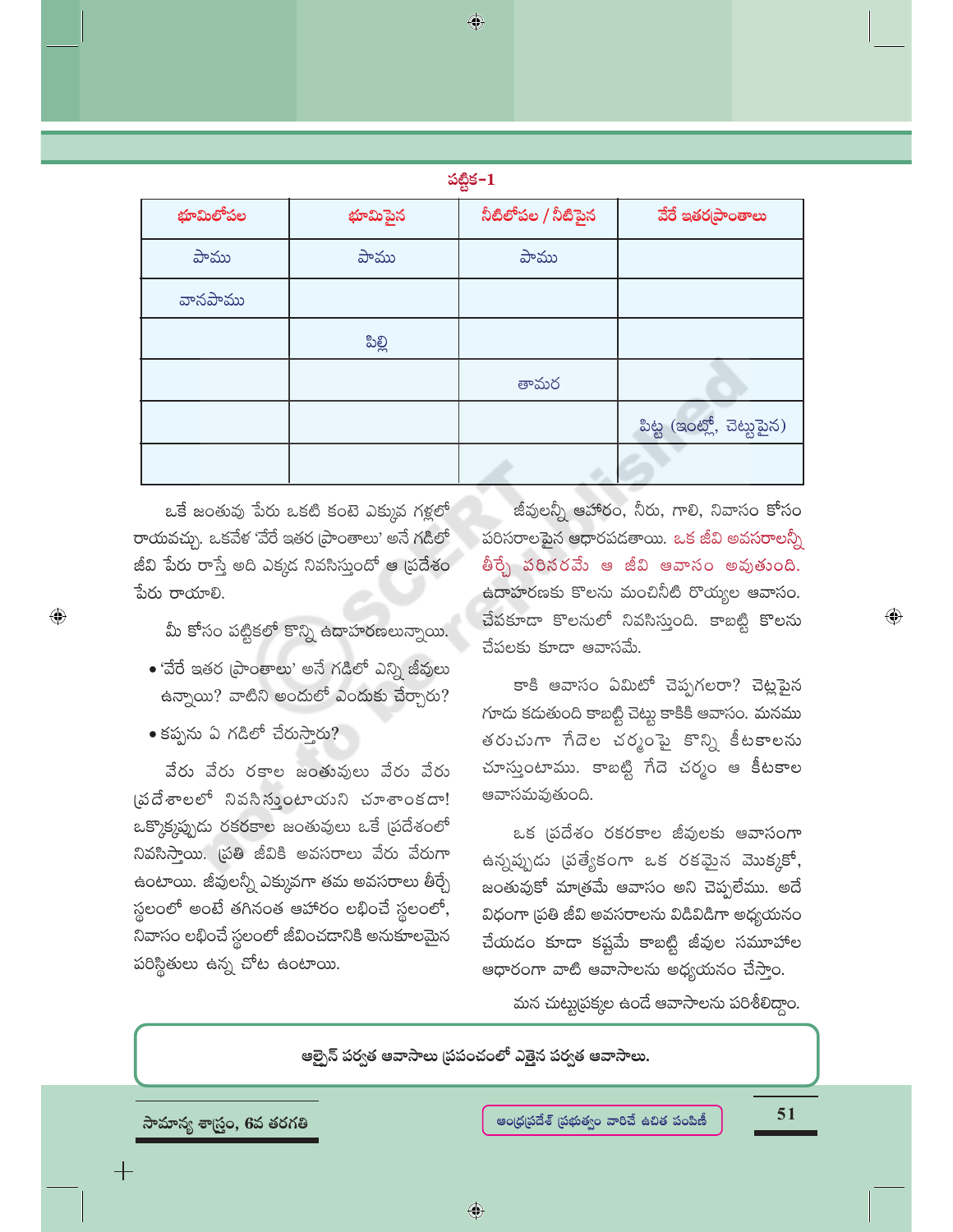చెట్లపైన, మన ఇండ్లలో, చెరువులలో (పటం− $1$ ) మన వెంట్రుకలలో, వర్షప్రనీటితో నిండిన నీటిగుంటలలో మరియు వివిధ (పదేశాలలో రకరకాల జంతువులు నివసించడం చూస్తుంటాము. స్థల వైశాల్యం పెరిగితే జీవుల సంఖ్య కూడా పెరుగుతుంది కదా!

మన తల వెం(టుకలలో ఉండే జీవుల కంటె ఎక్కువ జీవులు మన ఇంద్లలో ఉంటాయి. అదే విధంగా మన ఇంట్లో నివసించే జీవుల కంటే, కొలనులో ఎక్కువగాను, కొలను కంటె నదులు, సముద్రాలలో ఇంకా ఎక్కువగా

జీవులు ఉంటాయి. ఎకు్లువ ವ ಕಾಲ್ಯಂ ఉండే (పదేశాలు ఎక్కువ జీవులు జీవించడానికి అవకాశాన్ని కల్పిస్తాయి. కొన్ని రకాల అవాసాల గురించి నిశితంగా అధ్యయనం చేద్దాం.

# కొలను ఒక ఆవాసం:

కొలనులో అనేక రకాల జీవులు ఉంటాయి. వీటిని అధ్యయనం చేయడానికి కొలనులోని వివిధ (పాంతాలలో నివసించే జీవ నముదాయాలని  $\delta$ 88000. ( $\delta$ 800-1).



◈

- కొలనులోని నీటి ఉపరితలంపైన ఏ ఏ రకాలైన జంతువులు, మొక్కలు నివసిస్తాయో ఆలోచించండి.
- కొలను మధ్యలో ఏరకమైన జంతువులు మొక్కలు నివసిస్తాయో ఆలోచించండి.
- కొలను అంచులో నివసించే మొక్కలు జంతువులు ఏరకంగా ఉంటాయో ఆలోచించండి.

కొలను అదుగులో నివసించే మొక్కలు జంతువులు ఏరకంగా ఉంటాయో ఆలోచించండి.

కొలనులో లభించే ఆహార పదార్థాలు, గాలి, సూర్యరశ్మి ఆధారంగా కొలనులో వివిధ రకాల జీవులు వివిధ (పాంతాలలో నివసిస్తూంటాయి.

తూనిగ, మేఫ్లై, లకుముకిపిట్ట, నీటికాకుల్లాంటి పక్షులు కొలను నీటి ఉపరితలంపైన ఎగురుతూ కనిపిస్తాయి. ఒక్కొక్కసారి నీటి కొలనులో పాతి ఉన్న

ఆవాసం

పర్వత ఆవాసాలలో క్షీరదాలు, పక్షులు, సరీసృపాలు, ఉభయచరాల వంటి భౌమావాస జంతుజాలం ఉంటుంది.

52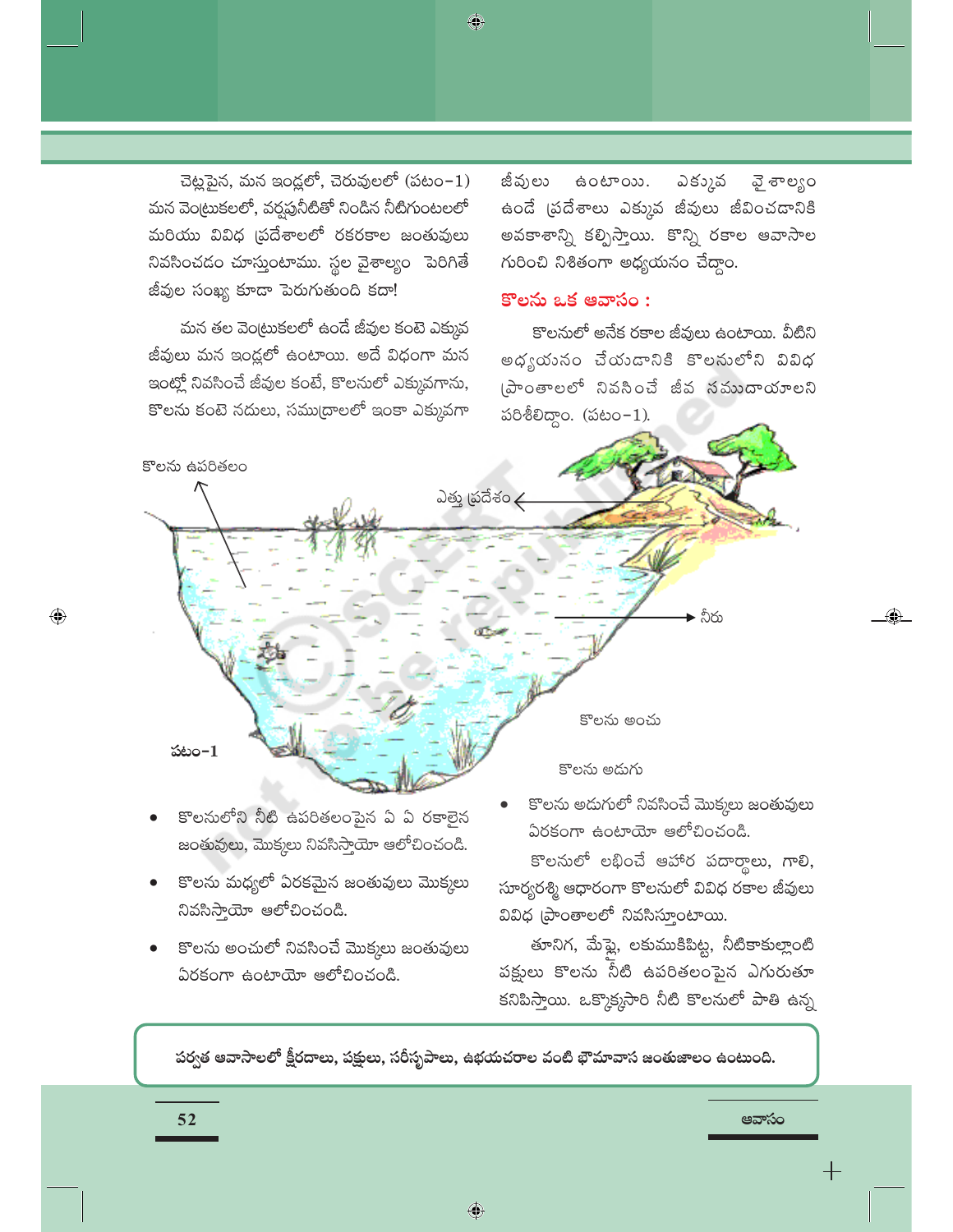వెదురు క(రలు, నీళ్లలో నుంచి పైకి చొచ్చుకొని వచ్చిన క(రలమీద ఇవి వాలుతాయి. అక్కడనుంచి ఆహారాన్ని సేకరించుకుంటాయి.

నత్తలు, తిరుగుడు పురుగు (Whirling beetle) మరియు గుంటగురుగు (Pond scator) వంటి జీవులు నీటి ఉపరితలంపై నివసిస్తాయి. తూనీగలు, మేఫ్లై, డింభకాలు నీటి ఉపరితలంపై తేలుతూ కన్పిస్తాయి.

అంతర తామర, బుడగ తామర వంటి మొక్కలు పూర్తిగా నీటి ఉపరితలంపై తేలియాదుతూ ఉంటాయి. వీటి వేర్తు మాత్రం నీటిలో తేలియాడుతున్నట్లు కన్పించినప్పటికి వాటి వేళ్ళు కొలను అడుగున నేలలో విస్తరించి ఉంటాయి. నీటి ఉపరితలంపై నివసించే జీవులకు తక్కువ రక్షణ ఉండటంచేత వాటిని ఇతర జీవులు తినే అవకాశం ఎక్కువ. అయినప్పటికీ ఈ జీవులకు ఎక్కువ మొత్తంలో గాలి, ఆహార పదార్థాలు లభిసాయి. అందుచేతనే చేపలు తరుచుగా ఆహారం కోసం నీటి ఉపరితలంపైకి వస్తుంటాయి.

 $\bigoplus$ 

నీటి బొద్దింకలు (Water boatman), జలగ, దోమ ధింబకాలు ఉపరితలానికి లోపలగాని, కొలను మధ్య (పాంతంలో కనబదుతాయి. చేపలు, పీతలు కూడా ఈ [పాంతంలో నివసిస్తూంటాయి. కొలను అంచులలో వివిధ రకాల గడ్డిజాతులు, కప్పలు, పీతలు మొదలైనవి ఉంటాయి. చేపలు ఈ (పాంతంలోనే (గుడ్లు పెడతాయి. కొలను ఉపరితలంలో కొంగలు ఉంటాయి.

కొలను అడుగున హైడ్రిల్లా లాంటి మొక్కలు, ఆల్చిప్పలు, చదును పురుగులు, మ్యాగెట్ (కీటకాల ఢింబకాలు)లు కనబదుతుంటాయి. ఈ (పాంతంలో కాంతి తక్కువగా ఉంటుంది కాని చనిపోయి కుళ్లిపోయిన పదార్థాలు ఆహారంగా ఎక్కువ మొత్తంలో దొరుకుతాయి.

# కృత్యం– $2:$

 $\bigcirc$ 

కొలనులో వివిధ స్థాయిల్లో వివిధ రకాల జీవులుంటాయని తెలుసుకున్నారు కదా! మీ పరిసరాలలో ఉండే గుంటను (కొలను, చెరువు) పరిశీలించండి.

ఇప్పటి వరకు చదివిన అంశాలు ఆధారంగా కింది (పశ్నలకు జవాబులు చెప్పే (పయత్నం చేయండి.

- కొలనులోని వివిధ (పాంతాలలో ఉండే జీవులను తెలపండి? అవి అక్కడ ఉండడానికి గల కారణాలు ఏమిటి?
- కొలనులోని వివిధ (పాంతాలను ఆవాసాలు అని అనవచ్చా? లేదా? ఎందుకు?
- కొలనులో కాళ్లు కలిగిన జంతువులు ఏమైనా ఉన్నాయా?
- కొలనులోని అన్ని జంతువులకు తోకలు ఉన్నాయా?
- కొలనులోని అన్ని జంతువులూ తేలియాడు తున్నాయా?
- నీటి ఉపరితలాన్ని ఆవాసంగా చేసుకుని నివసించే జంతువులు ఏవి?
- కొలనులో పెరిగే మొక్కల ప(తాలు ఒకే విధంగా ఉన్నాయా? నీటి ఉపరితలంపైన పెరిగే మొక్క ప(తాలకు (తామర) నీటి అదుగున పెరిగే మొక్క ప(తాలకు (హై(డిల్లా) మధ్య తేదా ఏమిటి? ఆలోచించండి. తేడాలు ఉండడానికి గల కారణాలు రాయండి.

ఏ కొలనులోనైనా జంతువులను, మొక్కలను చూస్తాం. నీటిలో ఉండే మొక్కలను నీటి మొక్కలనీ, నీటిలో ఉండే జంతువులను 'జలచరాలు' అని అంటారు. వీటి ఆవాసాన్ని 'జలావాసం' అంటారు. భూమిపైన అనేక

నదులు, సమ్ముద తీరాలలో నేల, నీరు కలిసేచోట వివిధ రకాల జంతుజాలం ఆహారం, ఆవాసం, పునరుత్పత్రికోసం నివసిస్తాయి.

సామాన్య శాస్ర్టం, 6వ తరగతి

ఆంధ్రప్రదేశ్ (పభుత్వం వారిచే ఉచిత పంపిణీ

53

 $\textcircled{\scriptsize\textsf{P}}$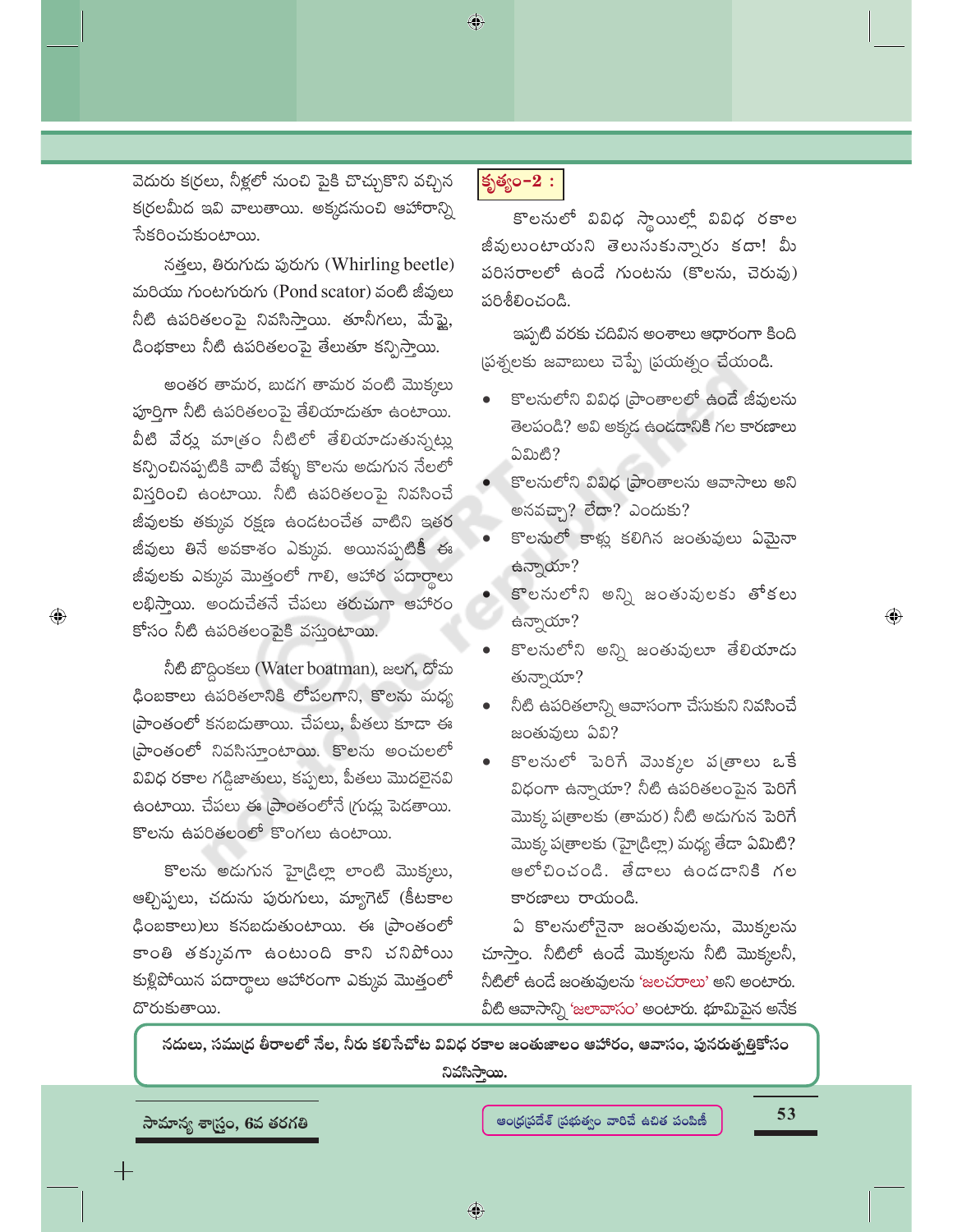♦

రకాల జలావాసాలు ఉన్నాయి. చెరువులు, గుంటలు, కొలనులు, వర్షపు నీటి గుంటలు, తోటలో గుంటలు ఇలా చిన్న చిన్న నీటి ఆవాసాలతో పాటుగా పెద్దపెద్ద నీటి ఆవాసాలైన ఉప్పునీటి సరస్సులు, నదులు, సముద్రాలు కూడా ఉన్నాయి.

# చెట్టు ఒక ఆవాసం $:$

కొలను ఆవాసం అయినట్లే మొక్కలు చెట్లు కూడా ఆవాసాలే. వాటిని కూడా అధ్యయనం చేద్దాం. పక్షులు, కోతులు, ఉదుతలు, పాములు, చీమలు, సాలెపురుగులు, గొంగళి పురుగులు, ఈగలు, చిమటలు, కందిరీగలు, కీచురాళ్ళు, చిన్న చిన్న నాచుమొక్కలు, దోమలు వంటి జీవులు చెట్లపై ఉండటాన్ని చూస్తుంటాము. ఇవి చెట్లపైన కనబడే (పదేశాన్నిబట్టి వర్గీకరించండి. పట్టిక–2లో రాయండి. మీకు తెలిసిన జీవులను కూడా జతచేయండి.

# పట్టిక $-2$

| చెట్లు మొదలు దగ్గర          | చీమలు  |
|-----------------------------|--------|
| కాందంపైన                    |        |
| కొమ్మల మధ్య                 | కోతులు |
| పఱ్రాలపైన లేక<br>ప్రతాలలోపల |        |

అవసరమైతే (పటం–3) సహాయం తీసుకోండి.

మీ చుట్టుపక్కల ఉన్న పెద్ద చెట్లపైన, మొక్కలపైన ఏ ఏ జీవులు నివసిస్తున్నాయో తెలుసుకోండి.

# కృత్యం $-3:$

 $\bigoplus$ 

మీ పాఠశాలలోని ఏదైనా ఒక చెట్టును / మొక్కసు ఎంపిక చేయండి. (4−5 విద్యార్థులతో ఒక జట్టగా ఏర్పడి ఈ కృత్యాన్ని నిర్వహించండి.)





- మీరు ఎంపిక చేసిన చెట్టును కొంతకాలంపాటు పరిశీలించండి. కనీసం ఒక వారంపాటు (పతి రోజూ రెండు వేరు వేరు నమయాలల్లో పరిశీలించండి.
- సమయం దొరికినప్పుడల్లా జట్టులోని (పతి ఒక్క విద్యార్థీ వ్యక్తిగతంగా పరిశీలనలను నమోదు చేయాలి.

 $\bigoplus$ 

#### కింది అంశాలను నమోదుచేయండి.

- మొదటి సందర్శనలో పరిశీలించిన జీవుల జాబితాను తయారు చేయండి. వాటికి తదుపరి సందర్శనలో పరిశీలించిన జీవులను కలుపుతూ వెళ్ళండి.
- మీ నోటు పుస్తకంలో చెట్టు చిత్రాన్ని గీసి జీవులు చెట్టుమీద ఉండే (పదేశాలను గుర్తించండి. ఇందుకోసం పటం–3ను సహాయంగా తీసుకోండి. మీ పరిశీలనలు ఆధారంగా కింది అంశాలను తెలుసుకోవడానికి వ్రయత్నించండి.
- కొన్ని చిన్న వెబక్కలు చెట్లపైన ఉండటం గమనించారా? (చెట్టబెరడుమీద ఆకు పచ్చటి తివాచీ మాదిరిగా ఉండే పెరుగుదలను చూడండి)

ఆవాసం

సముద్రగర్భంలో మైళ్ళకొద్ది వ్యాపించి ఉందే 'కోరల్ రీఫ్' కూడా ఒక ఆవాసమే.

54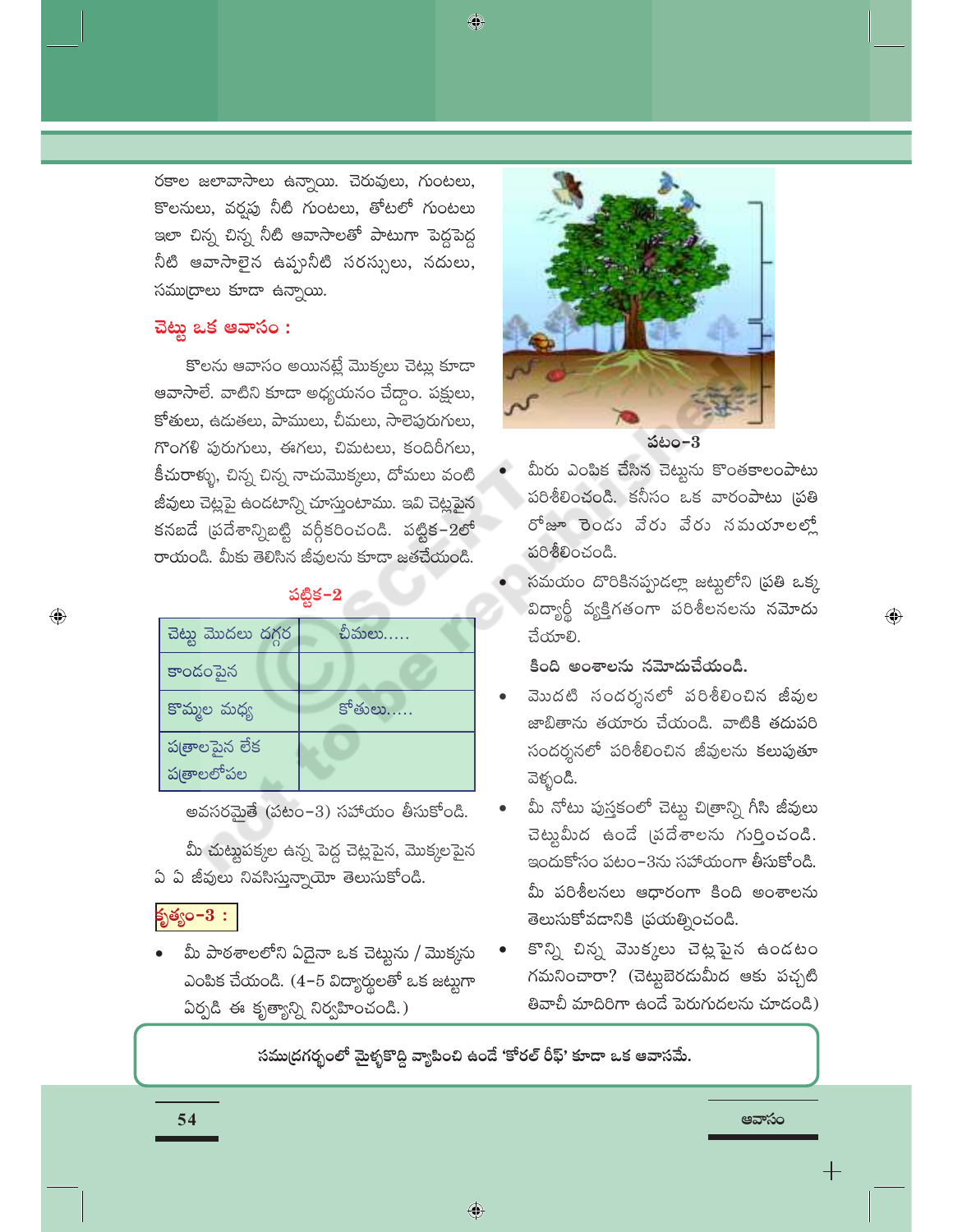- మీరు ఎంపిక చేసిన చెట్టు ఈ మొక్కకు ఆవాసంగా ఉపయోగపడుతోందా?
- ఎప్పుడు చూసినా చెట్టుపైనే వుండే జంతువులు ఏమైనా కనిపించినాయా? వాటి పేర్లు రాయండి.
- చెట్లపైకి `వస్తూ పోతూ ఉండే జంతువులను గమనించారా? వాటి పేర్లను రాయండి.
- (పతి రోజూ వచ్చే జంతువులను గుర్తించారా?
- కొన్ని రోజుల వరకు చెట్లపై ఉండి తరువాత కనబడకుండాపోయే జీవులేవైనా చెట్టును ఆవాసంగా చేసుకుని ఉన్నాయా?
- మీ పరిశీలనలు ఆధారంగా మీరు పరిశీలించిన చెట్టు ఏ ఏ జీవులకు ఆవాసంగా ఉంది?

ఈ అంశాలను మిగతా జట్లవాళ్లు పరిశీలించిన అంశాలతో చర్చించి ఈ క్రింది నమాధానాలు రాబట్టండి.

- పరిశీలించిన అన్ని చెట్లపై ఒకే రకమైన జంతువులు ఉన్నాయా?
- జంతువులు లేని చెట్టు ఏదైనా ఉందా?

 $\bm{\mathrm{\odot}}$ 

చెట్లపైన మనము తరుచుగా చూసే జంతువులేవి?

మీ పరిసరాలలో ఉండే చెట్లను, మొక్కలను పరిశీలించే (పయత్నం చేయండి.

మన పరిసరాలలో వివిధ రకాల చెట్లు ఉంటాయి. వివిధ రకాల జంతువులకు చెట్టు ఒక మంచి స్థావరం. పక్షులు, ఉడతలు, చీమలు, సాలెపురుగులు మొదలైన వాటితోపాటు చెట్టు బెరదుపైన చిన్న మొక్కలు పెరగడం చూస్తాం (వర్వాకాలంలో చెట్లపైన ఆకుపచ్చగా తివాచీలాంటి మొక్కలు పెరగడం చూస్తాం). కాబట్టి చెట్టు వివిధ రకాల జంతువులకు మంచి ఆవాసం. పక్షులు, ఉడతలు చెట్లపైకి వచ్చిపోతున్నప్పటికి వాటికి కూడా చెట్టు మంచి ఆవాసమే.

### మన ఇల్లు కూడా ఆవాసమే :

ఎండ, చలి, వానల నుండి రక్షణ పొందడానికి మనము ఇండ్లలో నివసిస్తాము. అంతేకాకుండా ఇండ్లు మనకు ఉండటానికి స్థలాన్ని ఇస్తాయి. కొన్ని జంతువులను, పక్షులను మన ఇండ్లలో పెంపుడు జంతువులుగా పెంచుతుంటాం. మన ఇండ్లలో కూరగాయులు, వండ్లను ఇచ్చే వెబక్కలను పెంచుతుంటాం.

# $\frac{1}{2}$ త్యం- $4:$

 $\bigcirc$ 

మీ ఇంటిలో మీతోపాటు నివసించే వివిధ రకాల జీవులను గురించి చర్చించి పట్టిక తయారు చేయండి. .<br>మీ నోటు పుస్తకంలో రాయండి.

- మనం ఇండ్లలో పెంచే పెంపుడు జంతువులు వేరే  $\beta$ (పదేశాలలో కూడా నివసించగలుగుతున్నాయా? వాటి పేర్లు, అవి ఉండే ప్రదేశాలను రాయండి.
- మనకు ఉపయోగపడని జంతువులు కూడా మన ఇండ్లలో నివసిస్తుంటాయా? ఉదాహరణలివ్వండి.
- కొన్ని రకాల జంతువులు, మొక్కలు మాత్రమే మనతో నివసిస్తాయి ఎందుకు?

కొన్ని జంతువులను మన అవసరాలకోసం, ఆహారంకోసం పెంచుతుంటాము. మనం కుక్కలను, పిల్లులను ఎందుకు పెంచుతామో ఆలోచించండి.

మన ఇల్లు కూడా ఒక మంచి ఆవాసమే అని చెప్పవచ్చు. కుక్కలు, పిల్లులు, మేకలు, ఆవులు, పక్షులు (కోడి, బాతు, పావురం), సాలెపురుగులు, చీమలు,

ఎదారి ఆవాసాలలో నివసించే ఎలుకలు నీళ్ళు తాగకుందా ఒంటెలకన్నా ఎక్కువకాలం ఉందగలుగుతాయి.

```
సామాన్య శాస్త్రం, 6వ తరగతి
```
55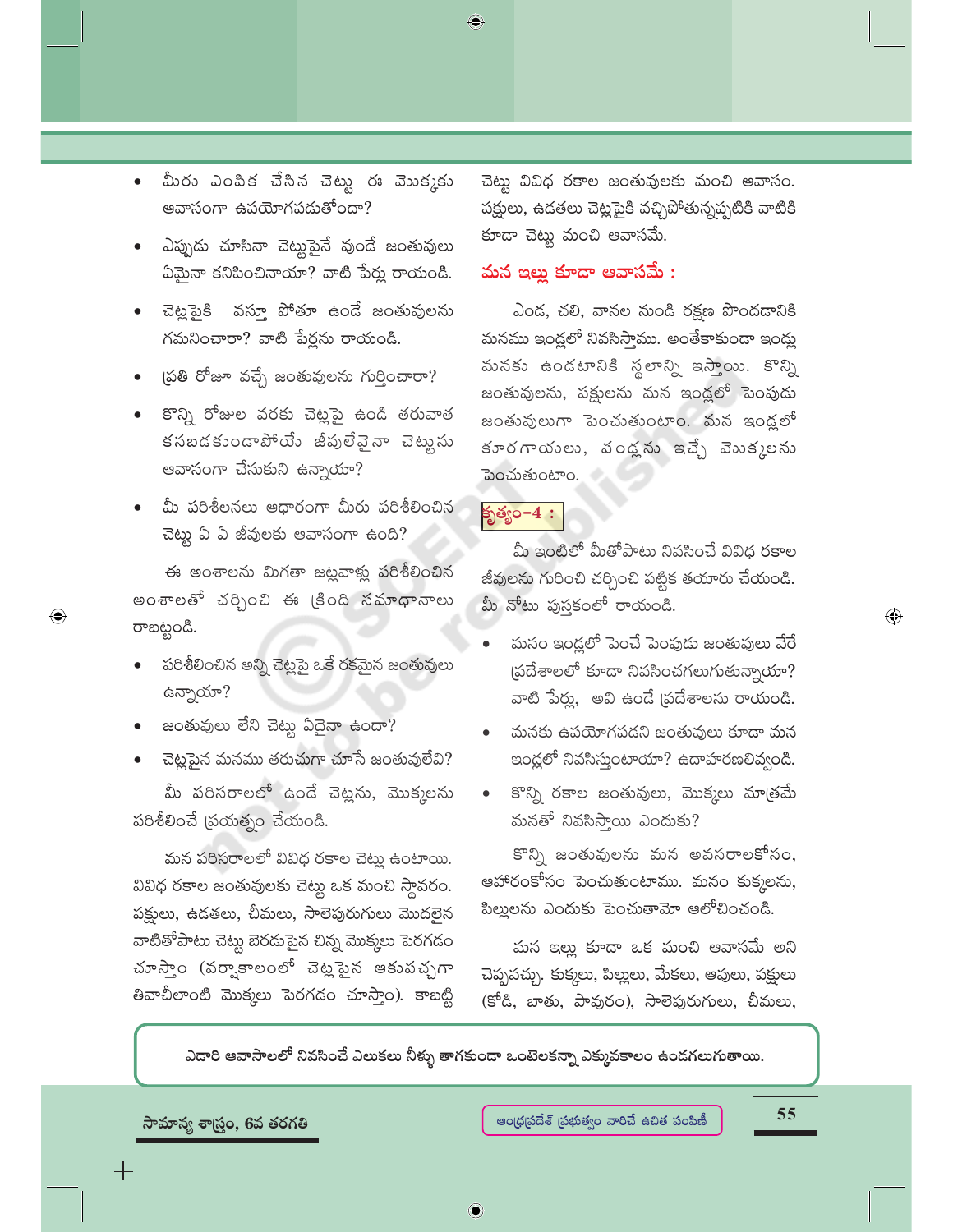బొద్దింకలు మొదలైన అనేక రకాల జంతువులు మనతోపాటు నివసిస్తాయి. మన ఇంటిలోపల మనీప్లాంట్, (కోటన్స్ వంటి వెుుక్కలు కూడా పెంచుతాం.

మనం పెంచుకునే జంతువుల పట్ల మనం (శద్ద .<br>తీసుకోవాలి. చాలా సందర్భాల్లో పాలు పిందుకోవదానికి ఇచ్చినంత (పాధాన్యం ఆవు / గేదెకు వసతులు కల్పించడంలో ఇవ్వం. పశువుల పాకను శుభ్రంగా ఉంచడం, వాటికి తగినంత మేత, నీరు అందించడం మన బాధ్యత. మనం జంతువుల మీద దయచూపితే అవి మనమీద ఎంతో (పేమను చూపిస్తాయి. మీ పెంపుడు కుక్క మిమ్మల్ని చూడగానే పరిగెత్తుకుంటూ రావడం, తోక ఊపడం, నాకడం మీ పక్కనే కూర్చోవడం, మీతోపాటు వెనకాలే రావడం చేస్తుంది కదా. మీ ఇంట్లో ఉండే గేదె / పిల్లి / కుక్క మీపట్ల (పేమ చూపడాన్ని ఎప్పుడైనా గుర్తించారా? మీ అనుభవాన్ని రాయండి.

# మీకు తెలుసా?

 $\bigoplus$ 

మొక్కలు, జంతువులు కూడా మన ఆవాసంలో మనతోపాటు భాగం పంచుకుంటాయి. వాటికి కూడా మనలాగే జీవించే హక్కు ఉంటుందికదా! మనం వాటి ఆవాసాలన్నింటినీ రోజురోజుకు ఆక్రమించేస్తున్నాం. ఒక చెట్టును నరికేశామనుకోండి. దానిమీద ఉన్న గూడు పోతుంది. అప్పుడు పక్షులు (పమాదంలో పడిపోతాయి కదా! కుక్కలు, కోతులు, ఆవులు ఉండదానికి చోటులేక, తినదానికి తిండిలేక రోడ్లమీద తిరుగుతూండడం మీరు చూసే ఉంటారు. బ్యాకాస్ అనే స్వచ్ఛంద సంస్థ జంతువుల హక్కుల గురించి వాటి రక్షణ గురించి పనిచేస్తోంది.

# తోట – ఒక అద్భుత (పదేశం

♦

మనం బస్సులోనో, రైలులోనో (పయాణం చేసేటప్పుడు రకరకాల పంటపొలాలు, తోటలు, వనాలు చూస్తాం. రైతులు సాధారణంగా మామిడి, జామ, సపోటా, అరటి, నిమ్మ, బత్తాయి మొదలైన పండ్ల తోటలు పెంచుతుంటారు. తోటలో రైతు ఒకే రకమైన పండ్ల నిచ్చే మొక్కలను పెంచుతాడు. మామిడి తోటలో మామిడి చెట్లుమాత్రమే ఉంటాయా? ఆ చెట్ల కింద చిన్న చిన్న వెబక్కలు, కలువు వెబక్కలూ పెరుగుతుంటాయి. వివిధ రకాల జంతువులు కూడా కనిపిస్తాయి.

తోటలో పెరిగే మొక్కలు అడవులలో పెరిగే మొక్కల మాదిరిగా ఉంటాయా? అలా ఎందుకు జరుగుతుంది?

చింత, మామిడి, ఉసిరి వెుుదలైన చెట్లు అడవులలోను, ఇండ్లలోను, తోటలలోను పెరుగుతాయి. ఇలాంటివే మరి కొన్ని చెప్పండి.

 $\bigoplus$ 

నేలపైన వివిధ (పదేశాలలో ఉండే మొక్కలు, జంతువులతో పాటు చెట్లపైన, మన ఇండ్లలో, పొలాల్లో, అడవులలో నివసించే జీవులన్నీ కూడా భూమి ఆవరణ వ్యవస్థకు సంబంధించినవి. నేలపైన ఉండే అన్ని రకాలైన ఆవాసాలను కలిపి 'భౌమ ఆవాసాలు' అంటారు.

పరిసరాలకు అనుగుణంగా పెరిగే మొక్కలకూ జంతువులకూ మధ్య తేదాలను గమనించ<mark>దానికి ఒక</mark> కృత్యాన్ని చేద్దాం.

నీటిమొక్కలు, నేలపై పెరిగే మొక్కలు మధ్యగల తేదాను గమనించటంవలన పరిసరాలకు అనుకూలంగా మొక్కలకు ఎలాంటి (పత్యేకతలు ఉంటాయనే విషయాన్ని మరింత అవగాహన చేసుకోవచ్చు.

ఆవాసం

భూగోళం మొత్తంమీద వ్యాపించి ఉన్న ఆటవీ ఆవాసాలలో మూడువంతులు వృక్షజాలమే ఉంటుంది.

56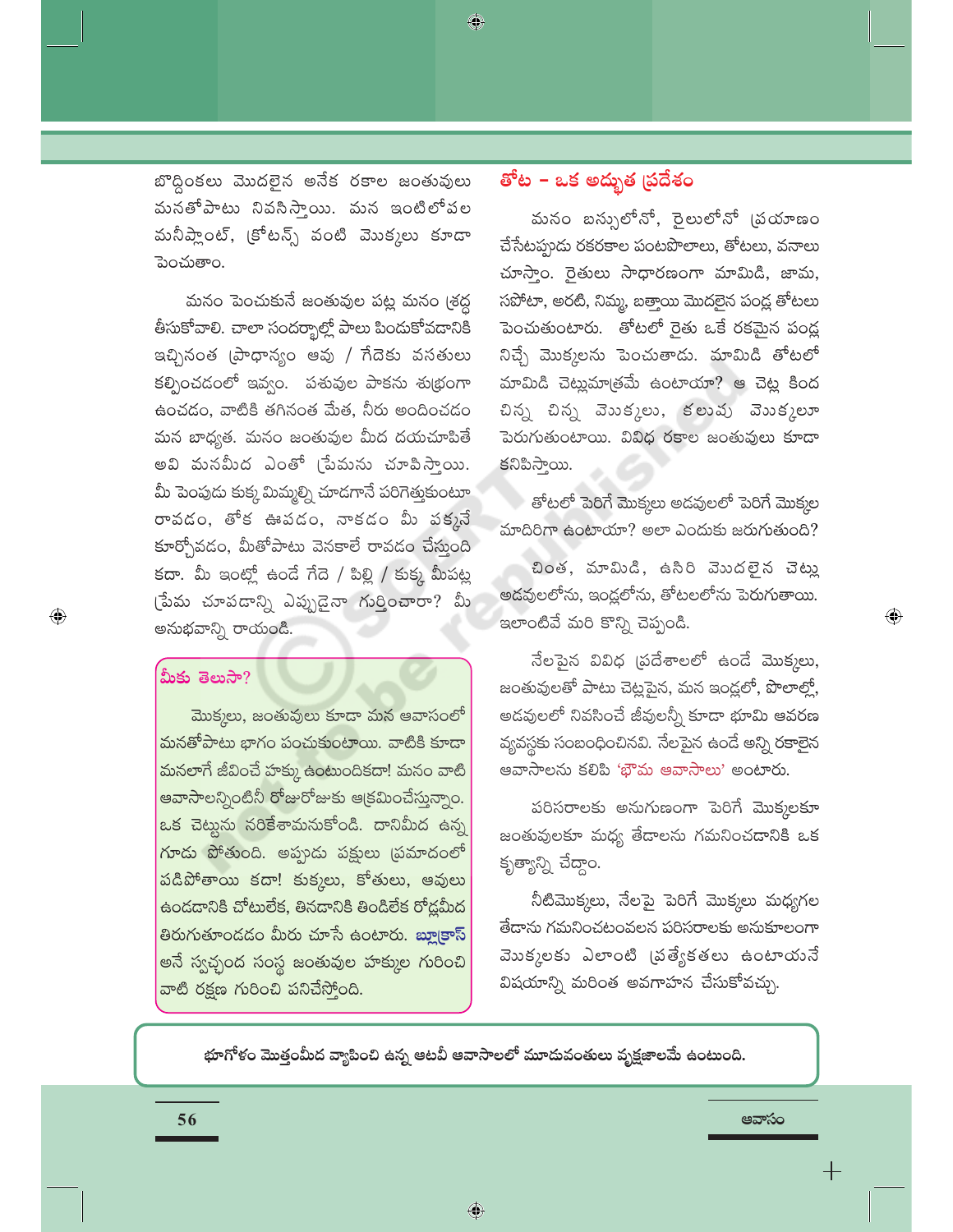# కృత్యం- $4:$

 $\bigoplus$ 

హైడ్రిల్లా లేదా వాలిస్వేరియా వంటి నీటి మొక్కలను సేకరించండి. అదే విధంగా తులసి వంటి నేలపై పెరిగే మొక్కలను సేకరించి రెండింటిని పోల్చండి. మీ పరిశీలనలను పట్టిక–3లో నమోదు చేయండి.

 $\bigcirc$ 

మీ పరిశీలనల ఆధారంగా నీటి మొక్క నీటిలో పెరగటానికి ఎలా అనుకూలంగా ఉంటుందో రాయండి.

|        | నేలపై పెరిగే మొక్క (తులసి) | నీటి మొక్క (వాలిసినేరియా / హై(డిల్లా) |  |  |
|--------|----------------------------|---------------------------------------|--|--|
| కాందం  |                            |                                       |  |  |
| పత్రం  |                            |                                       |  |  |
| వేరు   |                            |                                       |  |  |
| ఇతరాలు |                            |                                       |  |  |

# ఆంధ్రప్రదేశ్లోని ఆవాసాలు వైవిధ్యాలు :

కోస్తా [పాంతంలో పెరిగే మొక్కలు తెలంగాణ, రాయలసీమ (పాంతాలలో పెరిగే మొక్కలు వేరుగా ఉంటాయి. మడ అడవులు సముద్ర తీర్రప్రాంతాలలో, కోస్తాజిల్లాలలోనే కనబడుతాయి. (దాక్ష తోటలను తెలంగాణ (పాంతంలో పెంచుతుంటారు. అలాగే అన్ని ప్రాంతాలలోను ఒకేరకమైన చెట్లు కూడా కనిపిస్తాయి.

(బహ్మజెముడు, తుమ్మ, కలబంద వంటి మొక్కలకు మిరవ, మల్లె వెుుక్కల కంటె తక్కువ నీరు అవసరమవుతుంది. వీటిని 'ఎడారిమొక్కలు' అంటారు. ఒంటెలు ఎడారి (పాంతాలలో మాత్రమే కనిపిస్తాయి. ఎదారి మొక్కలు, జంతువులు పొడి వాతావరణానికి, ఎక్కువ ఉష్మోగతకు అనుకూలంగా ఉంటాయి. పాములు, ఎలుకల లాంటి బొరియలలో నివసించే జంతువులు కూడా ఉంటాయి. ఎడారిలోని వివిధ (పాంతాలు 'ఎదారి ఆవాసాలుగా' తయారవుతాయి.

# మీ స్నేహితులతో చర్చించి రాయండి.

- జంతువులు తమ ఆవాసాలను మార్చుకుంటాయా?
- పెంపుడు జంతువులు తమ ఆవాసాలను మార్చుకుంటాయా?
- మీ పరిసరాలలో ఏవైనా కొన్ని రకాల పక్షులు కొన్ని ప్రత్యేక కాలాలలో మాత్రమే కనబడతాయా? అవి అక్కడికి ఎందుకు వచ్చి ఉంటాయి?
- అన్ని రకాల పక్షులు సంవత్సరం పొడవునా మనకు కనబడుతాయా? కోకిల పాటలు వసంత ఋతువులో మాత్రమే వింటాం. వర్వాకాలంలో చెట్లపైన కొంగలను చూస్తాం. అవి ఎక్కడనుంచి వస్తాయి? వేరే సమయాలలో అవి ఎక్కడికి పోతాయి.

సవానా గడ్డిభూముల ఆవాసాలలో చెట్లకు బదులుగా దట్టమైన గడ్డి విస్తరించి ఉంటుంది.

సామాన్య శాస్<mark>ర్రం, 6వ తరగతి</mark>

57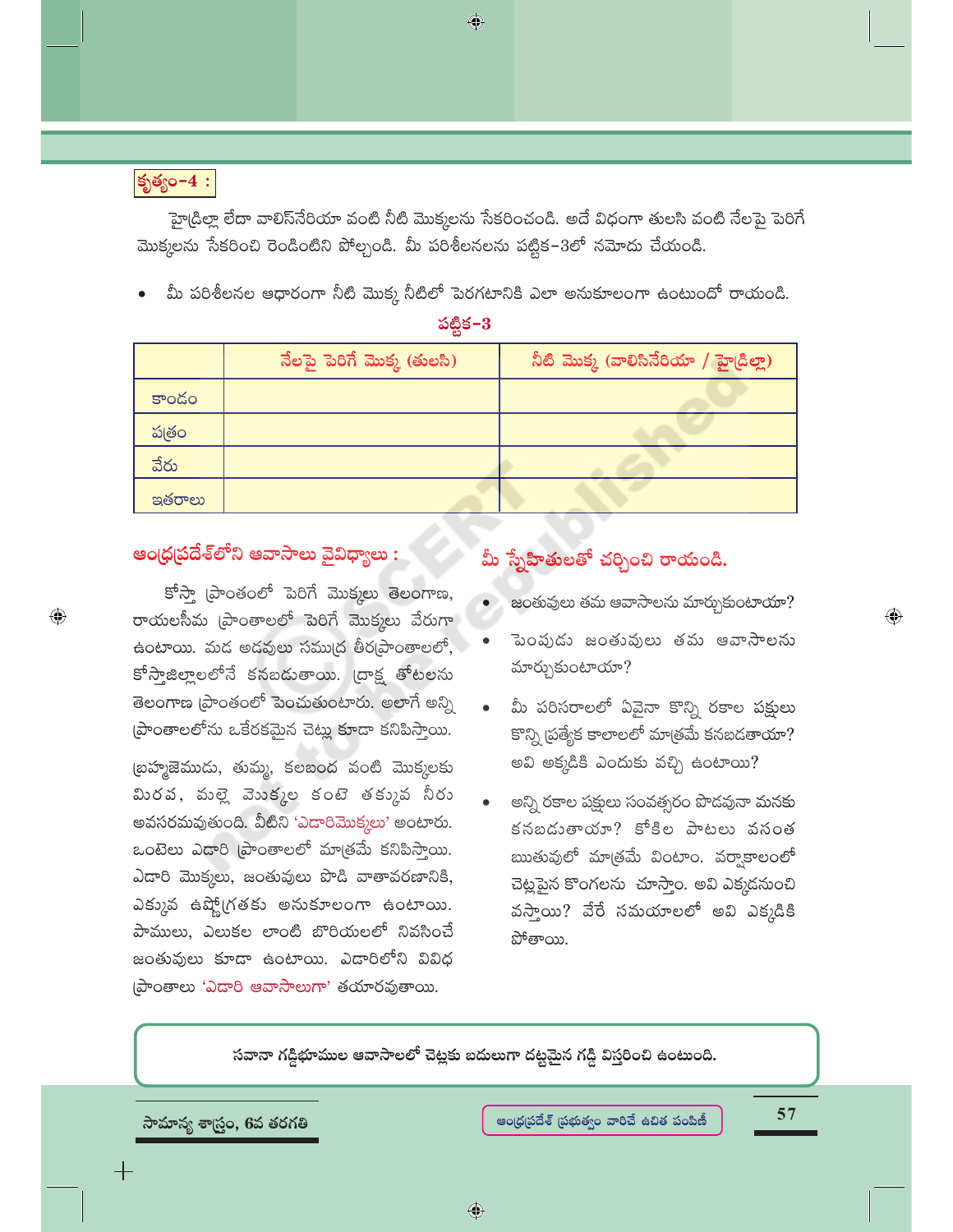#### మీకు తెలుసా?

రకరకాల పక్షులు చాలా దూర(పాంతాల నుంచి మన రాష్ట్రంలో ఉన్న కొల్లేరు, పులికాట్ సరస్సులకు వస్తుంటాయి. అక్హోబర్ నుంచి మార్చి వరకు ఆ (పాంతంలో పెలికాన్ పక్షులు కనబదుతాయి. కర్నూల్ జిల్లాలో 'బట్ట మేక పిట్ట' అనే పక్షి చాలా దూరం నుంచి ఎగురుతూ వన్నుంది. (వత్యుత్పత్తికి అనుకూలంగా ఉండే (పదేశాలను వెతుకుతూ చాలా దూరం నుంచి పక్షులు ఎగురుతూ వస్తుంటాయి. తాబేళ్లు, చేపలు కూడా ఒక (పదేశం నుంచి మరొక ప్రదేశానికి వస్తుంటాయి. కొన్ని రకాల తాబేళ్లు పశ్చిమ బెంగాల్, ఒరిస్సా తీర (పాంతం నుంచి విశాఖపట్టణ తీరానికి గుడ్లు పెట్టడానికి వస్తుంటాయి.

ఫులస చేపల గురించి మీకు తెలుసా? వాటి గురించిన సమాచారాన్ని సేకరించండి. కొన్ని కాలాలలో అవి వాటి ఆవాసాలను ఎందుకు <mark>మారుస్తాయో తెలుసుకోండి.</mark>

# మంచి ఆవాసం – మంచి జీవితం!

మీ ఇంటి తలుపులు ఏదో ఒక కారణం చేత చెడిపోయాయనుకోండి. ఎవరో వచ్చి మీ ఇల్లంతా చిందరవందర చేశారనుకోండి. మీకు ఎలా అనిపిస్తుంది? మన ఇంట్లోకాని పరిసరాల్లోగాని సంభవించే చిన్న మార్పును కూడా మనము అంగీకరించం. పైగా చికాకు పడతాము. ఆవాసాన్ని చెల్లాచెదరు చేస్తే జంతువులు, మొక్కలు కూడా మన మాదిరిగానే చికాకుపడతాయని మీకు ఎప్పుడైనా అనిపించిందా. కొలనుల్లో, గుంటల్లో, సరస్ఫుల్లో, నదుల్లో మరియు నేల మీద ఎక్కడ పడితే అక్కడ మనం అనేక రకాలైన చెత్తను వేస్తున్నాం.

వేలాది ఎకరాల అడవులను పరి(శమల కోసం నాశనం చేస్తున్నాం. అలాంటప్పుడు ఆ (పదేశాలలో ఉండే జీవులు ఏమవుతాయో ఆలోచించండి. ఇలాంటి పనులవల్ల వచ్చే ఫలితాలు ఎలా ఉంటాయి? వివిధ రకాల జీవులపై ఆధారవడకుండా మనం జీవించగలమా?



ఆవాసంలో ఒక జీవి మరొక జీవిపై ఎలా ఆధారపడతాయో చర్చించండి. మొక్కలు, జంతువుల ఆవాసాలకు మనం హానిచేయడం అంటే మనకు మనం హానిచేసుకోవడమే అవుతుంది. ఆలోచించండి.

 $\bigoplus$ 

మనం మంచి జీవితాన్ని గడపడానికి మంచి ఆవాసాలు ఎలా సహకరిస్తాయో ఆలోచించండి. కీలక పదాలు :

#### ఆవాసం, భౌమావరణం, జలావరణం

# మనం ఏం నేర్చుకున్నాం?

- మొక్కలు, జంతువులకు జీవించడానికి అవసరమయ్యే పరిస్థితులను కల్పించే నివాసయోగ్యమైన (పదేశమే ఆవాసం.
- చెట్టు, కొలను, ఇల్లు వంటివి ఆవాసాలకు కొన్ని ఉదాహరణలు.
- ఉష్మోగ్రత, తేమ, గాలి, నీరు, ఆహారం, నివాసం,

ఆవాసం

కుంటలు, చెరువులు, కాలువలు, నదులు, సముద్రాలవలే చిత్తడి నేలను కూడా జలావాసంగానే పరిగణిస్తారు.

 $\bigoplus$ 

◈

58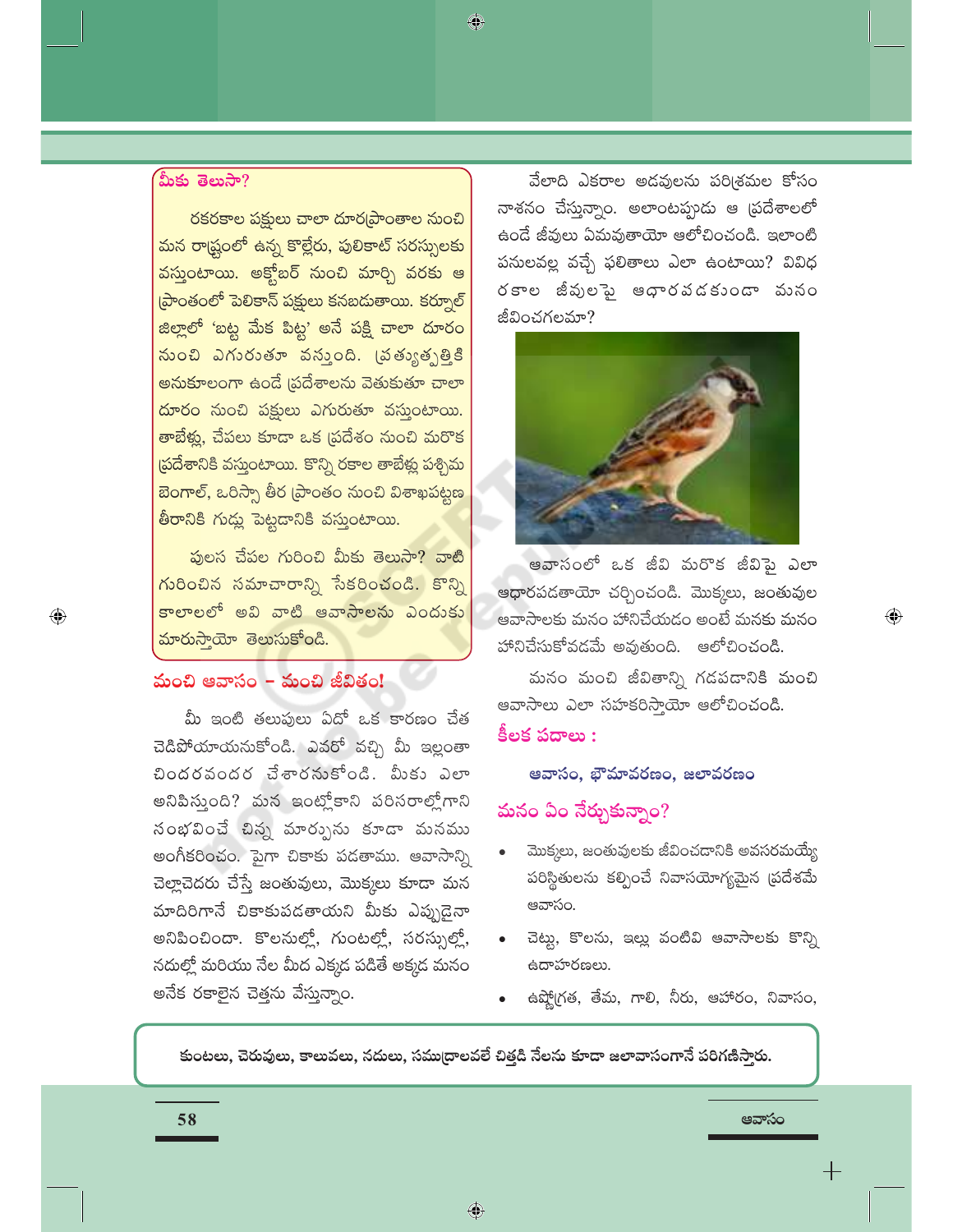$\bigcirc$ 

మొదలైనవి ఆవాసానికి ముఖ్యమైన అంశాలు.

- ఆవాసాలన్నింటినీ సాధారణంగా రెండు రకాలుగా విభజిస్తారు. భౌమ (నేల) ఆవరణ వ్యవస్థ, జల (నీరు) ఆవరణ వ్యవస్థ.
- ఒకే ఆవాసాన్ని అనేక రకాల మొక్కలు జంతువులు వినియోగించుకుంటాయి.
- ఆవాసాలు (పకృతి వైవిధ్యాన్ని (పదర్శిస్తాయి.
- ప్రత్యేకమైన జీవులకు ప్రత్యేక ఆవాసాలు ఉంటాయి.
- సుఖవంతమైన జీవితాన్ని గడపదానికి పక్షులు తరుచుగా వూరు స్తూంటాయి. ఆవాసాలను ఉదాహరణకు కొన్ని పక్షులు గుడ్లు పెట్టడానికి ఆవాసాలను మారుస్తుంటాయి.
- మన అవసరాల కొరకు ఇతర జీవుల ఆవాసాలను నాశనం చేయకూడదు. వాటికి తగిన రక్షణ కలిగించే  $\omega$ యత్నం చేయాలి.

#### అభ్యసనాన్ని మెరుగుపరచుకుందాం :

1. ఆవాసం అంటే ఏమిటి?

 $\bigoplus$ 

- 2. భౌమ ఆవాసంలో నివసించే మొక్కలు, జంతువులకు ఉదాహరణలివ్వండి.
- 3. చేప నేలమీద నివసించలేదు ఎందుకు?
- 4. 'మన చర్మం కూడా కొన్ని జీవులకు ఆవాసమే' దీన్ని నువ్వు ఎలా అర్థం చేసుకుంటావు.
- 5. కింది ఆవాసాలలో ఒకటి కన్న ఎక్కువ జీవులు వేటిలో నివసిస్తాయో గుర్తించండి. వాటిని గురించి రాయండి. అలాగే ఒక జంతువు ఏ ఏ ఆవాసాలలో ఉంటుందో కూడా రాయంండి. (కింది నమాచారం ఉపయోగించుకోండి)

జీర్లకోశం, నీటిగుంట, వంటగది, తోట, చెట్లు, నేలలోపల, గడ్డి

- 6. మొక్కలు, జంతువుల ఆవాసాలను పాడుచేసినా, అంతరాయం కలిగించినా ఏమి జరుగుతుందో రాయండి.
- 7. కొన్ని జంతువులు తమ ఆవాసాన్ని ఎందుకు మార్చుకుంటాయో రాయండి.
- 8. సాలీదు గూదును పరిశీలించండి. అది తన ఆవాసాన్ని ఎలా వినియోగించుకుంటుందో రాయండి.
- 9. ఒక హైడ్రిల్లా మొక్కను సేకరించండి. గ్లాసు నీటిలో ఉంచి వారం రోజుల పాటు దాని పెరుగుదలను పరిశీలించండి. మీ పరిశీలనలను నమోదు చేయండి.
- 10. ఆం(ధ(పదేశ్ పటంలో 'మడ అడవులు' పెరిగే ప్రాంతాలు గుర్తించండి. వాటికి రంగులువేయండి.
- 11. నేనొక సజీవిని నాకు నాలుగు కాళ్ళుంటాయి. నేను నీటిలోనూ నేలమీద కూడా నివసించగలను. నేనెవరినో చెప్తుకోండి. నా అవాసంలో ఇంకా ఎవరెవరు ఉంటారో ఊహించి రాయండి.
- 12. మీ ఇంటిలో పెంచుకొనే కుక్క/ పిల్లి / ఆవు మొదలైన జంతువులు మీపట్ల (పేమను వ్యక్తపరుస్తాయి కదా! వాటిని చూస్తే మీకేమనిపిస్తుందో రాయండి.
- 13. రజియా తన ఇంటిలో జామచెట్టుమీద పండ్లు తింటున్న ఉడతను తరమదానికి ఇష్టపడదు. ఆమె అలా ఎందుకు అనుకుంటుందో రాయండి.
- 14. మీ పాఠశాల ఆవరణలో ఉండే వివిధ ఆవాసాలు సూచిస్తూ పటాన్ని తయారుచేయండి.
- 15. మీ పాఠశాలలో సారస్వత సంఘం సమావేశంలో మాట్లాదదానికి "జంతువులకు కూడా జీవించే హక్కు ఉంది" అనే అంశంమీద వ్యాసాన్ని తయారుచేయండి.

నదులలోని మంచినీరు సముద్రాలలోని ఉప్పునీటితో కలిసే (పాంతాలలో మద అదవులు (మాం(గూవ్) పెరుగుతాయి

సామాన్య శా<sub>[</sub>స్తం, 6వ తరగతి

59

 $\textcolor{black}{\textcolor{black}{\bigoplus}}$